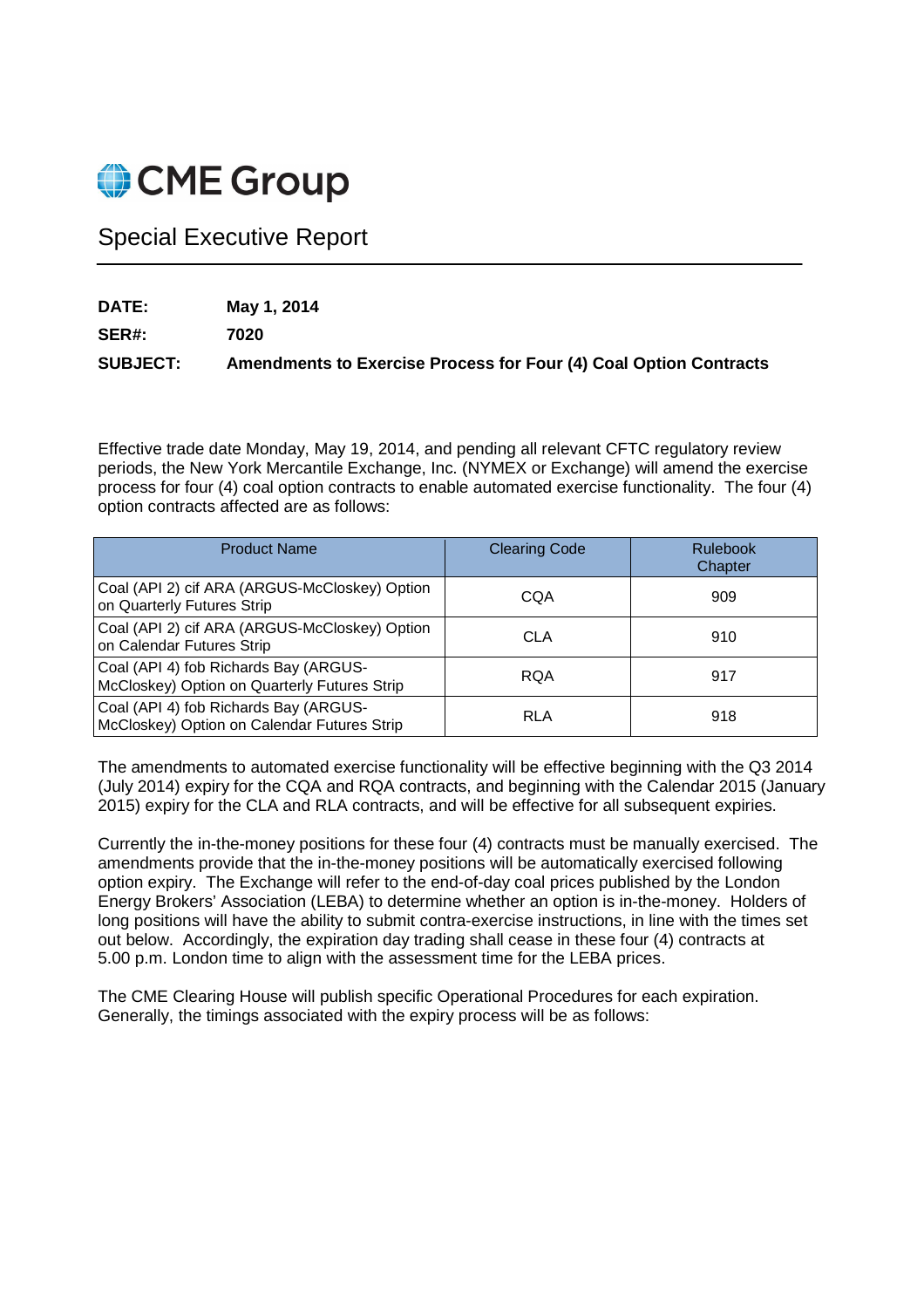| <b>Option Ceases Trading</b>                            | 5.00 p.m. London time                                                        | (12:00 p.m. New York time)          |
|---------------------------------------------------------|------------------------------------------------------------------------------|-------------------------------------|
| Exercise / Abandon Submission<br>Deadline               | 6.00 p.m. London time<br>(or 15 minutes after the LEBA data<br>is published) | (1:00 p.m. New York time)           |
| All positions deemed final                              | 6.00 p.m. London time<br>(or 15 minutes after the LEBA data<br>is published) | $(1:00 \text{ p.m.}$ New York time) |
| <b>CME Positions and Expiration</b><br>Report available | 6.30 p.m. London time                                                        | (1:30 p.m. New York time)           |

Amendments to NYMEX Rule Chapters

(Additions are shown in *underline*. Deletions are shown in strikethrough.)

## **Chapter 909 Coal (API 2) cif ARA (ARGUS-McCloskey) Option on Quarterly Futures Strip**

#### 909.04 OPTION EXERCISE

Option contracts may be exercised on the Expiration Day only. Notice of exercise must be delivered by a Clearing Member to the Clearing House not later than 6:00 p.m. 3:00 p.m. London time on the Expiration Day, except as noted below. The option shall not be automatically exercised by the Clearing House on the Expiration Day. The option shall be available for automatic exercise. The in-the-money value of the option shall be based on a methodology to be published by the Exchange that reflects markets prices at the termination of trading of a contract. In the event the underlying reference price used by the Exchange is not available by 5:45 p.m. London time, the notice of exercise may be delivered no later than fifteen (15) minutes after the publication of the underlying reference price.

## 909.06 TERMINATION OF TRADING

Trading shall cease at 2.30 p.m. 5:00 p.m. London time on the Expiration Day.

## **Chapter 910**

## **Coal (API 2) cif ARA (ARGUS-McCloskey) Option on Calendar Futures Strip**

# 910.04 OPTION EXERCISE

Option contracts may be exercised on the Expiration Day only. Notice of exercise must be delivered by a Clearing Member to the Clearing House not later than 6:00 p.m. 3:00 p.m. London time on the Expiration Day, except as noted below. The option shall not be automatically exercised by the Clearing House on the Expiration Day. The option shall be available for automatic exercise. The in-the-money value of the option shall be based on a methodology to be published by the Exchange that reflects markets prices at the termination of trading of a contract. In the event the underlying reference price used by the Exchange is not available by 5:45 p.m. London time, the notice of exercise may be delivered no later than fifteen (15) minutes after the publication of the underlying reference price.